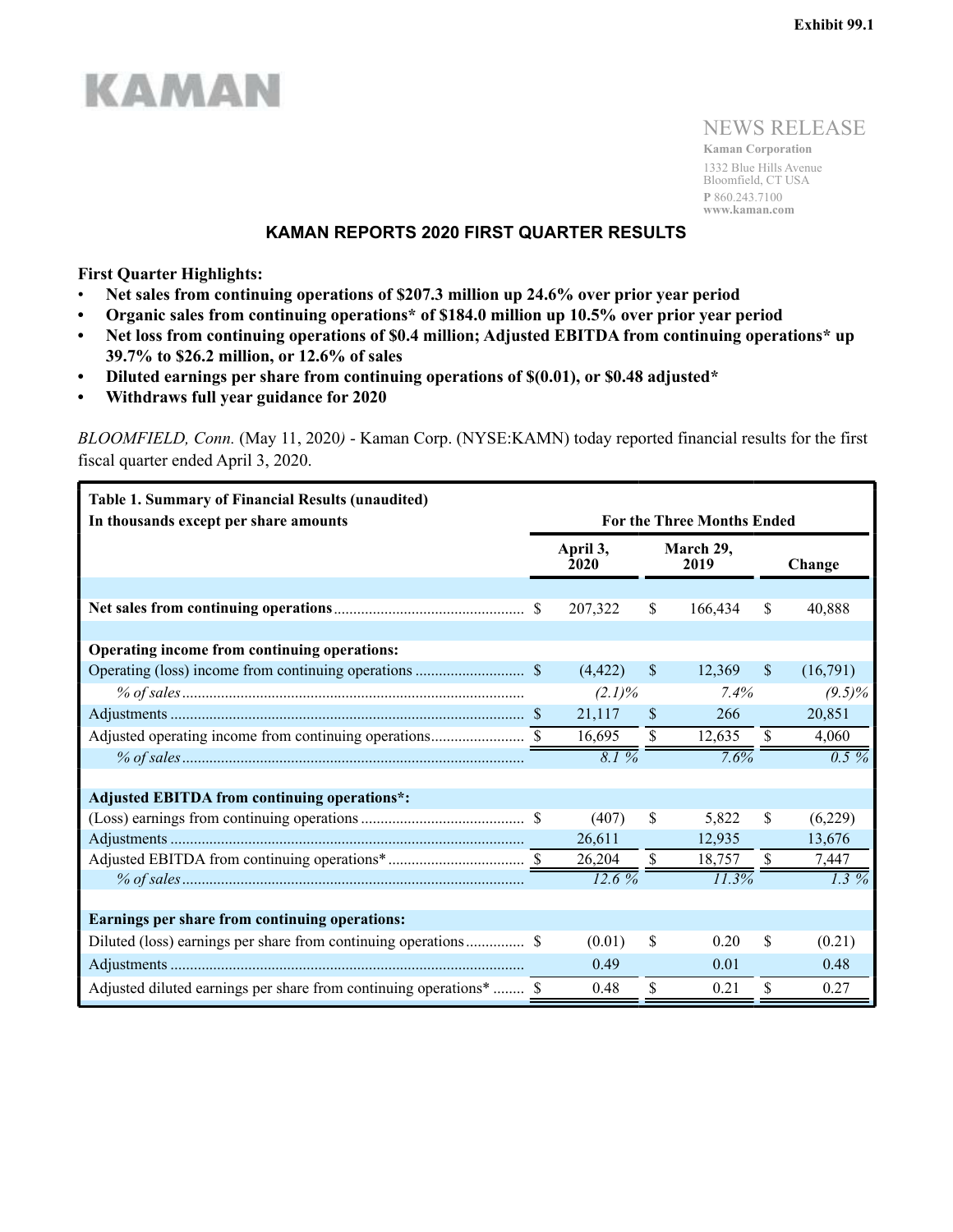Neal J. Keating, Chairman, President and Chief Executive Officer, commented, "I want to start by thanking our employees for their extraordinary efforts during this difficult time, and to re-emphasize our focus on maintaining their health, safety and well-being. Together we demonstrated our commitment to supporting our customers across the broad range of industries we serve. This commitment led to very strong results with first quarter consolidated sales from continuing operations up 24.6% to \$207.3 million, which benefited from organic sales\* growth across all of our major product categories of 10.5%. In addition to the significant increase in sales, we saw improved profitability over the prior year. During the quarter we recorded a loss per diluted share of \$0.01 compared to diluted earnings per share of \$0.20 in the prior year period. The loss in the current period is due to a number of significant items, including acquisition and purchase accounting costs for Bal Seal, costs associated with our corporate development activities and restructuring and severance costs. When adjusted, Adjusted diluted earnings per share from continuing operations\* was \$0.48, a \$0.27 increase over the adjusted result in the prior year period.

We began to feel the effects of COVID-19 during March and immediately took actions to implement strategies to minimize the impact on our operations. These included new processes and procedures to ensure safe and continuous production, including social distancing inside of our facilities, the use of appropriate PPE for employees on-site and segregating work groups to enable more effective contact tracing while limiting in facility interactions throughout the workday. We also transitioned to remote work for our office and other non-manufacturing employees. We have been pleased with the way our employees have responded and supported one another and our customers through this transition.

As of today, we have experienced and continue to expect some level of inefficiency as a result of the steps we have taken to respond to COVID-19 and to address the needs of our employees as they and their families navigate through these challenges. Additionally, we will continue to invest in our future and we do not anticipate a meaningful impact to our research and development programs as a result of COVID-19.

Due to the volatility of current market conditions, primarily across commercial aerospace, we have made the decision to withdraw our full year guidance. However we believe our first quarter performance highlights the benefits of our efforts to diversify our products and end markets. Our defense programs contribute approximately 50% of our sales and are expected to remain strong with opportunities emerging for additional growth over the remainder of the year. Commercial aerospace, at approximately 30% of sales, presents the biggest risk to our performance. In this end market our sales split is approximately 80% OEM and 20% aftermarket. We are adjusting our manufacturing plans to meet the expected decline in new commercial aircraft production rates, however, the impact to our aftermarket business is more difficult to predict. The remaining 20% of our sales is primarily focused on the medical and industrial end markets which we anticipate to have pockets of strength and weakness, particularly given the range of customer applications. While the depth and duration of a downturn in these end markets is difficult to predict, we expect them to be less impacted and recover more quickly than commercial aerospace.

Our first quarter performance speaks to the ability of the new Kaman to drive stronger operating results and the ability of our team to execute despite the challenges they faced as the quarter progressed. We were also pleased to complete the acquisition of Bal Seal in January. The first quarter marks our first report with Bal Seal, and the results for the business were in line with our expectations and above the results they posted in the prior year. With the addition of Bal Seal, we have continued to strengthen our portfolio of highly engineered proprietary solutions serving defense, commercial aerospace, medical and industrial end markets, presenting a wide opportunity for growth going forward. This demonstrated strength positions us well for long-term growth and will enable us to better navigate the near-term challenges."

Chief Financial Officer, Robert D. Starr, commented, "We ended the quarter with a strong balance sheet. In March, as we evaluated the uncertainty associated with the COVID-19 outbreak, we elected to borrow \$200 million under our \$800 million revolving credit facility. At quarter end, we had available cash on hand of \$270 million, significant remaining capacity under our revolving credit facility and no debt maturities until 2024. We will remain focused on maintaining our liquidity and strong balance sheet.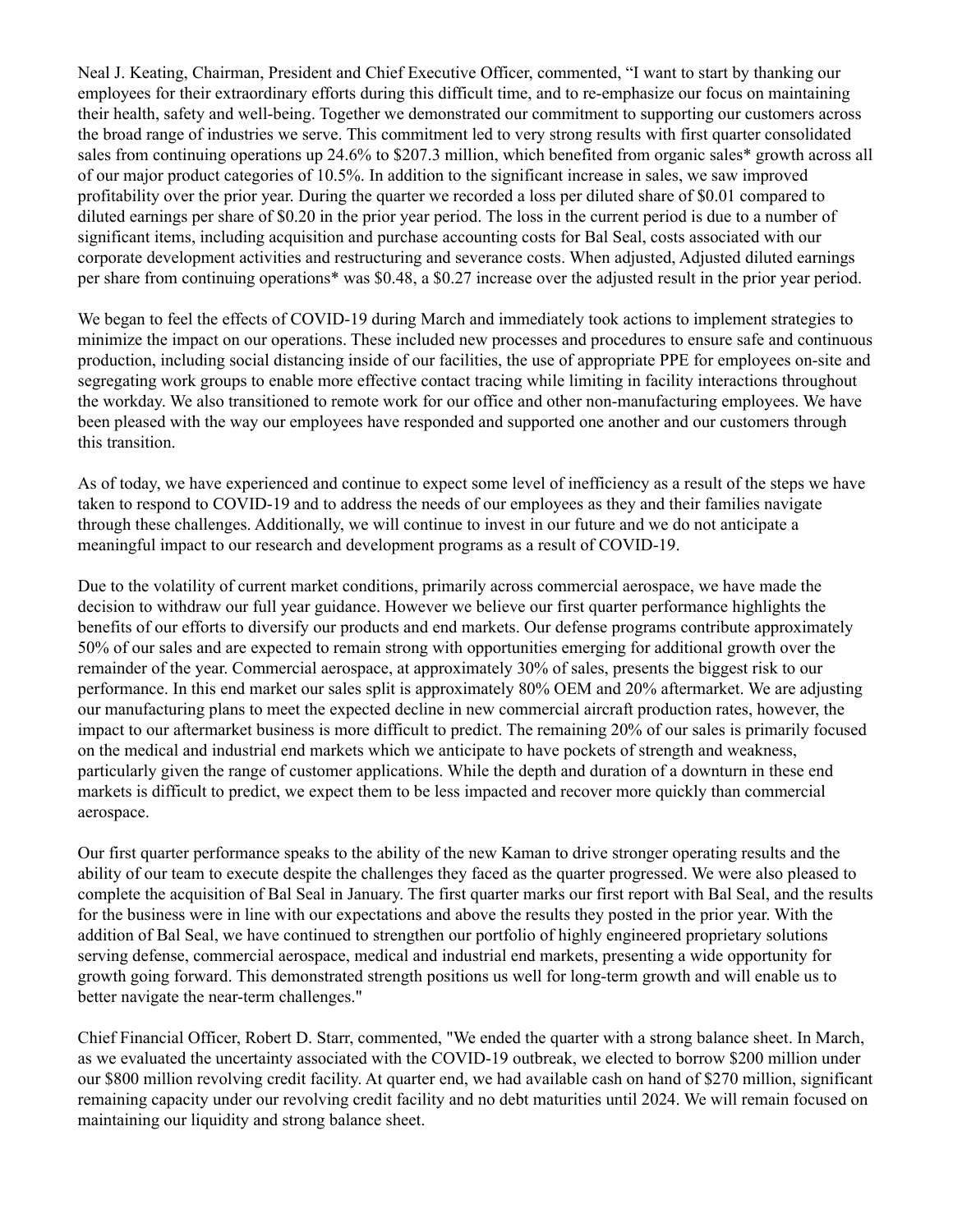In light of the COVID-19 outbreak we have taken a number of steps to mitigate the potential impact on our business, including adjusting production needs to meet demand, reducing our discretionary spend, reducing salaries across our senior management team, and our non-employee directors have agreed to temporarily reduce their quarterly cash retainer payments.

Free cash flow usage in the quarter was driven by increased inventory spend as we prepare for deliveries over the course of 2020 and an increase in receivables due to the timing of collections. Additionally, we had employee related cash payments, including a \$10.0 million pension contribution made in February. As we look ahead, Free Cash Flow\* is expected to improve through the balance of the year as we begin to convert working capital build in the first half to cash. In addition, we have reduced discretionary spending and non-essential capital expenditures across the organization; however, we were built on innovation and we will continue to invest in research and development programs to position ourselves to capture market share and accelerate our long-term growth."

## **Please see the MD&A section of the Company's Form 10-Q filed with the Securities and Exchange Commission concurrently with the issuance of this release for greater detail on our results and various company programs.**

**A conference call has been scheduled for tomorrow, May 12, 2020, at 8:30 AM ET.** Listeners may access the call live by telephone at (844) 473-0975 and from outside the U.S. at (562) 350-0826 using the Conference ID: 5189783; or, via the Internet at www.kaman.com. A replay will also be available two hours after the call and can be accessed at (855) 859-2056 or (404) 537-3406 using the Conference ID: 5189783. In its discussion, management may reference certain non-GAAP financial measures related to company performance. A reconciliation of that information to the most directly comparable GAAP measures is provided in this release. In addition, a supplemental presentation relating to the first quarter 2020 results will be posted to the Company's website immediately prior to the earnings call at http://www.kaman.com/investors/presentations.

## **About Kaman Corporation**

Kaman Corporation, founded in 1945 by aviation pioneer Charles H. Kaman, and headquartered in Bloomfield, Connecticut, conducts business in the aerospace & defense, industrial and medical markets. Kaman produces and markets proprietary aircraft bearings and components; super precision, miniature ball bearings; proprietary spring energized seals, springs and contacts; complex metallic and composite aerostructures for commercial, military and general aviation fixed and rotary wing aircraft; safe and arming solutions for missile and bomb systems for the U.S. and allied militaries; subcontract helicopter work; restoration, modification and support of our SH-2G Super Seasprite maritime helicopters; manufacture and support of our K-MAX® manned and unmanned medium-toheavy lift helicopters.

More information is available at www.kaman.com.

## **Non-GAAP Measures Disclosure**

Management believes that the Non-GAAP financial measures (i.e. financial measures that are not computed in accordance with Generally Accepted Accounting Principles) identified by an asterisk (\*) used in this release or in other disclosures provide important perspectives into the Company's ongoing business performance. The Company does not intend for the information to be considered in isolation or as a substitute for the related GAAP measures. Other companies may define the measures differently. We define the Non-GAAP measures used in this release and other disclosures as follows:

**Organic Sales** - Organic Sales is defined as "Net Sales" less sales derived from acquisitions completed during the preceding twelve months. We believe that this measure provides management and investors with a more complete understanding of underlying operating results and trends of established, ongoing operations by excluding the effect of acquisitions, which can obscure underlying trends. We also believe that presenting Organic Sales enables a more direct comparison to other businesses and companies in similar industries. Management recognizes that the term "Organic Sales" may be interpreted differently by other companies and under different circumstances. No other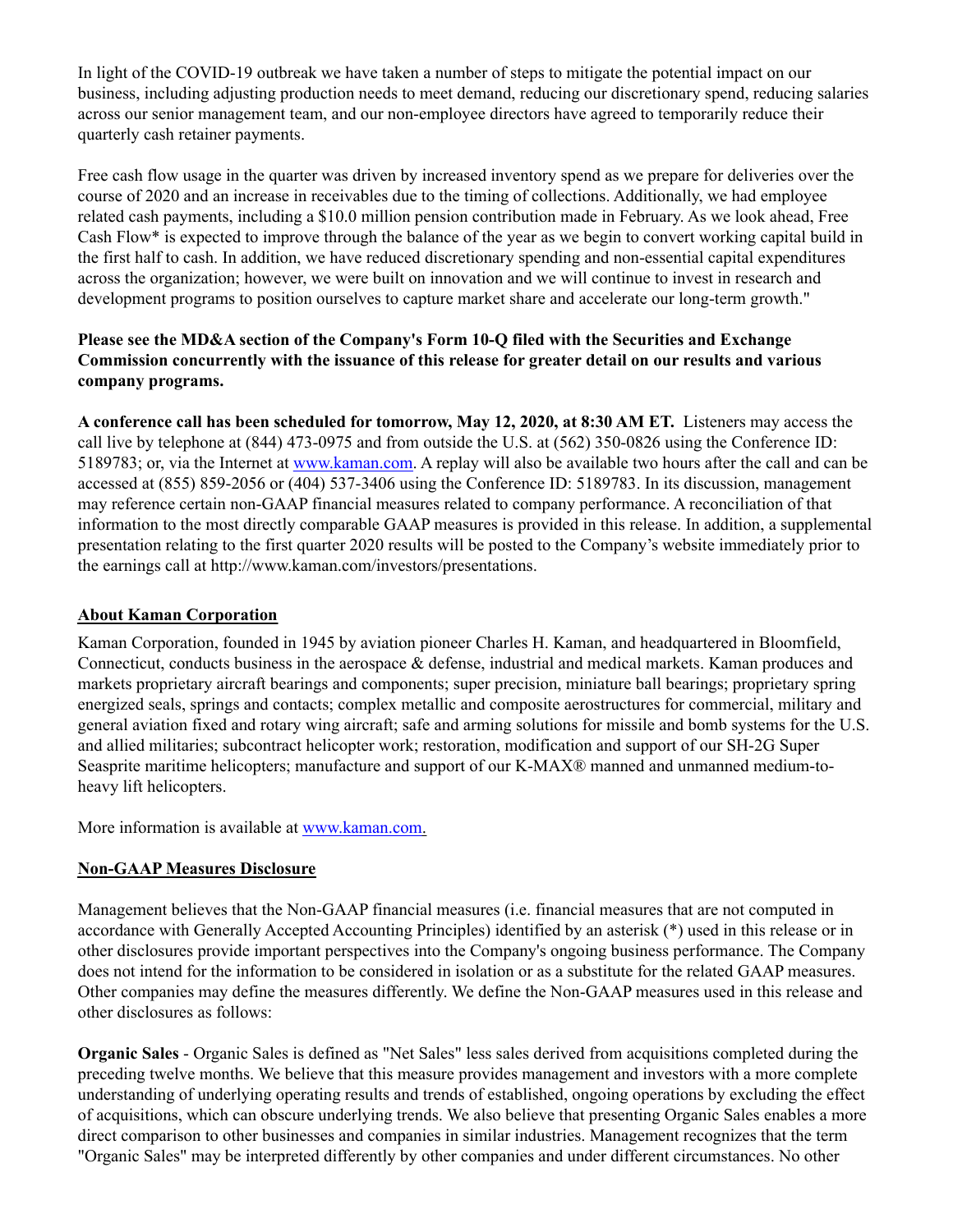adjustments were made during the three-month fiscal periods ended April 3, 2020 and March 29, 2019, respectively. The following table illustrates the calculation of Organic Sales using the GAAP measure, "Net Sales".

#### **Table 2. Organic Sales from continuing operations (in thousands) (unaudited)**

|             | <b>For the Three Months Ended</b> |                      |  |                       |
|-------------|-----------------------------------|----------------------|--|-----------------------|
|             |                                   | <b>April 3, 2020</b> |  | <b>March 29, 2019</b> |
| Net sales   |                                   | 207,322              |  | 66 434                |
|             |                                   | 23.361               |  |                       |
|             |                                   | 183.961              |  | 166.434               |
|             |                                   | 17.527               |  |                       |
| $%$ Change. |                                   | $10.5\%$             |  | 2)%                   |

**Adjusted Net Sales from continuing operations and Adjusted Operating Income from continuing operations** - Adjusted Net Sales from continuing operations is defined as net sales from continuing operations, less items not indicative of normal sales, such as revenue recorded related to the settlement of claims. Adjusted Operating Income from continuing operations is defined as operating income from continuing operations, less items that are not indicative of the operating performance of the Company for the period presented. These items are included in the reconciliation below. Management uses Adjusted Net Sales from continuing operations and Adjusted Operating Income from continuing operations to evaluate performance period over period, to analyze underlying trends and to assess our performance relative to our competitors. We believe that this information is useful for investors and financial institutions seeking to analyze and compare companies on the basis of operating performance. The following table illustrates the calculation of Adjusted Operating Income from continuing operations to the Consolidated Financial Statements included in the Company's Form 10-Q filed with the Securities and Exchange Commission on May 11, 2020.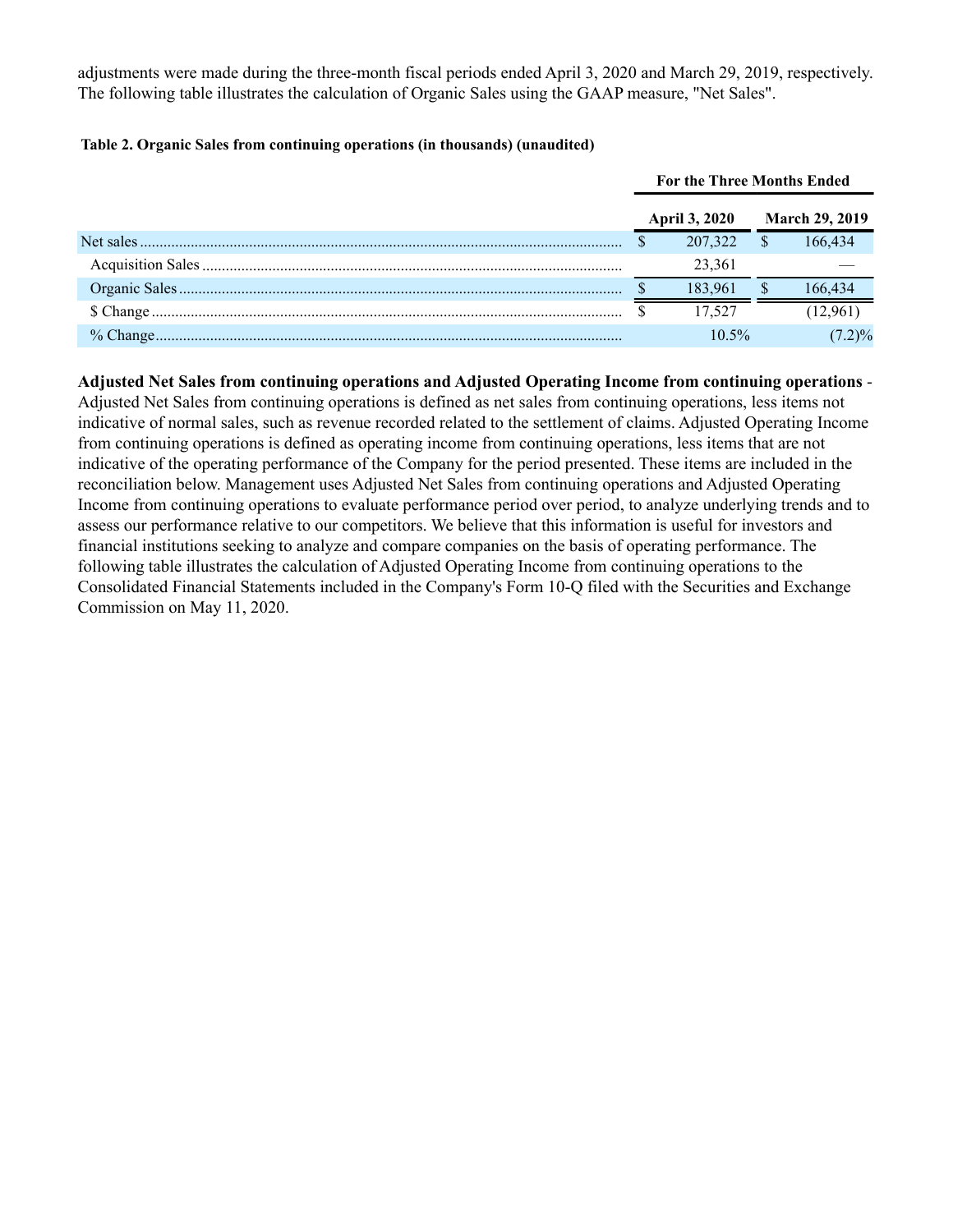#### **Table 3. Adjusted Net Sales and Adjusted Operating Income from Continuing Operations (In thousands) (unaudited)**

|                                                        |              | For the Three Months Ended |              |                       |  |
|--------------------------------------------------------|--------------|----------------------------|--------------|-----------------------|--|
|                                                        |              | <b>April 3, 2020</b>       |              | <b>March 29, 2019</b> |  |
| <b>CONSOLIDATED OPERATING INCOME:</b>                  |              |                            |              |                       |  |
|                                                        | \$           | 207,322                    | \$           | 166,434               |  |
|                                                        | <sup>S</sup> | (4, 422)                   | <sup>S</sup> | 12,369                |  |
|                                                        |              | $(2.1)\%$                  |              | 7.4%                  |  |
|                                                        |              |                            |              |                       |  |
|                                                        |              |                            |              |                       |  |
|                                                        | <sup>8</sup> | 1,795                      | \$           | 266                   |  |
| Costs associated with corporate development activities |              | 1,787                      |              |                       |  |
| Bal Seal acquisition costs                             |              | 8,483                      |              |                       |  |
| Cost of acquired Bal Seal retention plans              |              | 5,703                      |              |                       |  |
| Inventory step-up associated with Bal Seal acquisition |              | 1,177                      |              |                       |  |
| Costs from transition services agreement               |              | 4,140                      |              |                       |  |
|                                                        |              | (1,211)                    |              |                       |  |
|                                                        |              | (264)                      |              |                       |  |
|                                                        |              | (493)                      |              |                       |  |
|                                                        | \$           | 21,117                     | \$           | 266                   |  |
|                                                        |              |                            |              |                       |  |
|                                                        | -S           | 16,695                     | \$           | 12,635                |  |
|                                                        |              | 8.1%                       |              | 7.6%                  |  |

**Adjusted EBITDA from continuing operations** - Adjusted EBITDA from continuing operations is defined as earnings from continuing operations before interest, taxes, other expense (income), net, depreciation and amortization and certain items that are not indicative of the operating performance of the Company's for the period presented. Adjusted EBITDA from continuing operations differs from earnings from continuing operations, as calculated in accordance with GAAP, in that it excludes interest expense, net, income tax expense, depreciation and amortization, other expense (income), net, non-service pension and post retirement benefit expense (income), and certain items that are not indicative of the operating performance of the Company for the period presented. We have made numerous investments in our business, such as acquisitions and capital expenditures, including facility improvements, new machinery and equipment, improvements to our information technology infrastructure and ERP systems, which we have adjusted for in Adjusted EBITDA from continuing operations. Adjusted EBITDA from continuing operations also does not give effect to cash used for debt service requirements and thus does not reflect funds available for distributions, reinvestments or other discretionary uses. Management believes Adjusted EBITDA from continuing operations provides an additional perspective on the operating results of the organization and its earnings capacity and helps improve the comparability of our results between periods because it provides a view of our operations that excludes items that management believes are not reflective of operating performance, such as items traditionally removed from net earnings in the calculation of EBITDA as well as Other expense (income), net and certain items that are not indicative of the operating performance of the Company for the period presented. Adjusted EBITDA from continuing operations is not presented as an alternative measure of operating performance, as determined in accordance with GAAP. No other adjustments were made during the three-month fiscal periods ended April 3, 2020 and March 29, 2019. The following table illustrates the calculation of Adjusted EBITDA from continuing operations using GAAP measures: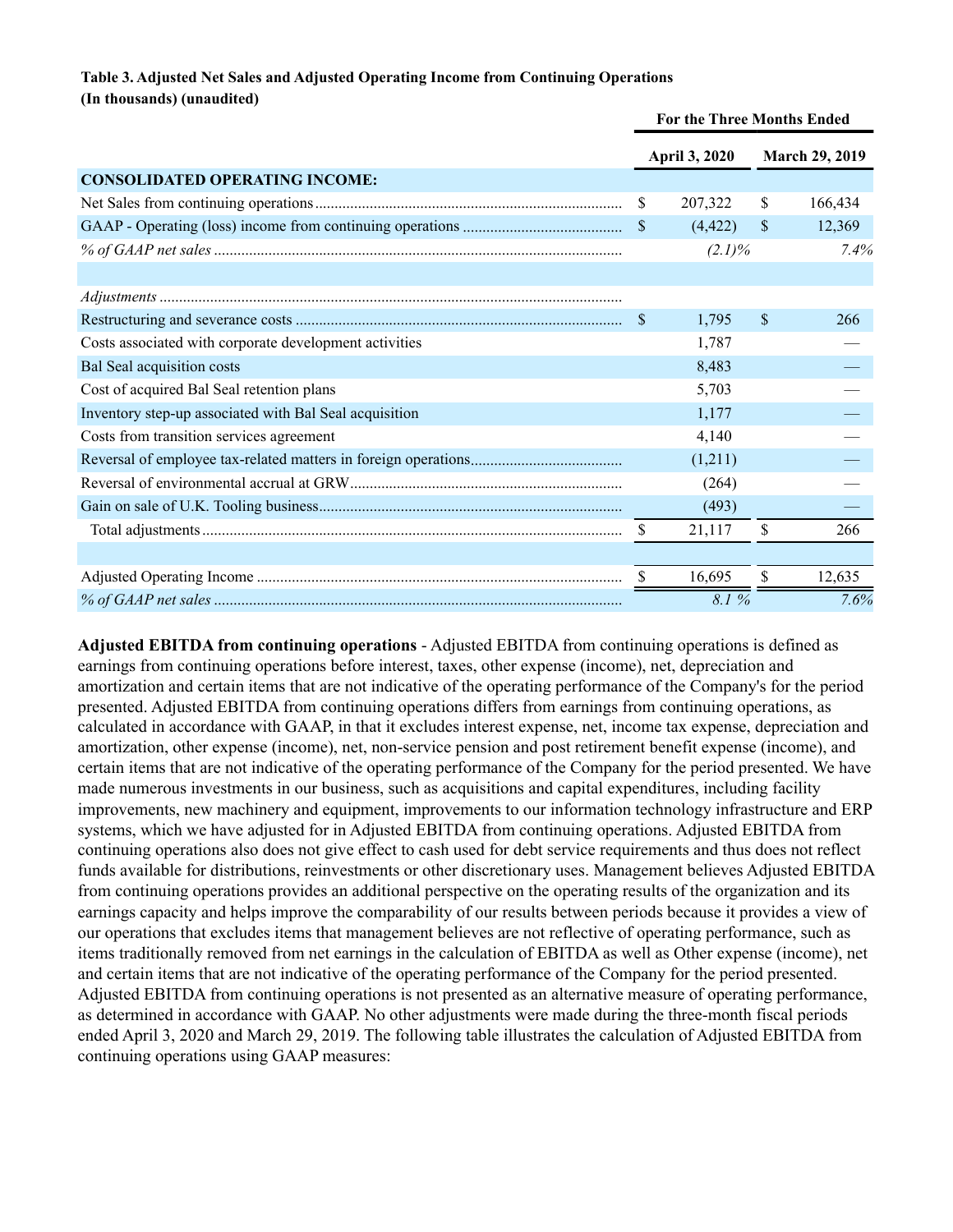#### **Table 4. Adjusted EBITDA from continuing operations (in thousands) (unaudited)**

| April 3, 2020<br>March 29, 2019<br><b>Adjusted EBITDA from continuing operations</b><br><b>Consolidated Results</b><br>$\boldsymbol{\mathsf{S}}$<br>$\mathsf{\$}$<br>166,434<br>207,322<br>(407)<br>5,822<br>5,301<br>3,247<br>(443)<br>1,434<br>(4,063)<br>(99)<br>218<br>(89)<br>6,122<br>9,509<br>Other Adjustments:<br>1,795<br>266<br>1,787<br>8,483<br>5,703<br>1,177<br>4,140<br>(2,974)<br>(1,211)<br>(264)<br>(493)<br>$\mathcal{S}$<br>$\mathsf{\$}$<br>26,611<br>12,935<br>26,204<br>$\mathcal{S}$<br>18,757<br>$\sqrt{\frac{2}{5}}$<br>11.3%<br>12.6% | <b>For the Three Months Ended</b> |  |  |  |
|-------------------------------------------------------------------------------------------------------------------------------------------------------------------------------------------------------------------------------------------------------------------------------------------------------------------------------------------------------------------------------------------------------------------------------------------------------------------------------------------------------------------------------------------------------------------|-----------------------------------|--|--|--|
|                                                                                                                                                                                                                                                                                                                                                                                                                                                                                                                                                                   |                                   |  |  |  |
|                                                                                                                                                                                                                                                                                                                                                                                                                                                                                                                                                                   |                                   |  |  |  |
|                                                                                                                                                                                                                                                                                                                                                                                                                                                                                                                                                                   |                                   |  |  |  |
|                                                                                                                                                                                                                                                                                                                                                                                                                                                                                                                                                                   |                                   |  |  |  |
|                                                                                                                                                                                                                                                                                                                                                                                                                                                                                                                                                                   |                                   |  |  |  |
|                                                                                                                                                                                                                                                                                                                                                                                                                                                                                                                                                                   |                                   |  |  |  |
|                                                                                                                                                                                                                                                                                                                                                                                                                                                                                                                                                                   |                                   |  |  |  |
|                                                                                                                                                                                                                                                                                                                                                                                                                                                                                                                                                                   |                                   |  |  |  |
|                                                                                                                                                                                                                                                                                                                                                                                                                                                                                                                                                                   |                                   |  |  |  |
|                                                                                                                                                                                                                                                                                                                                                                                                                                                                                                                                                                   |                                   |  |  |  |
|                                                                                                                                                                                                                                                                                                                                                                                                                                                                                                                                                                   |                                   |  |  |  |
|                                                                                                                                                                                                                                                                                                                                                                                                                                                                                                                                                                   |                                   |  |  |  |
|                                                                                                                                                                                                                                                                                                                                                                                                                                                                                                                                                                   |                                   |  |  |  |
|                                                                                                                                                                                                                                                                                                                                                                                                                                                                                                                                                                   |                                   |  |  |  |
|                                                                                                                                                                                                                                                                                                                                                                                                                                                                                                                                                                   |                                   |  |  |  |
|                                                                                                                                                                                                                                                                                                                                                                                                                                                                                                                                                                   |                                   |  |  |  |
|                                                                                                                                                                                                                                                                                                                                                                                                                                                                                                                                                                   |                                   |  |  |  |
|                                                                                                                                                                                                                                                                                                                                                                                                                                                                                                                                                                   |                                   |  |  |  |
|                                                                                                                                                                                                                                                                                                                                                                                                                                                                                                                                                                   |                                   |  |  |  |
|                                                                                                                                                                                                                                                                                                                                                                                                                                                                                                                                                                   |                                   |  |  |  |
|                                                                                                                                                                                                                                                                                                                                                                                                                                                                                                                                                                   |                                   |  |  |  |
|                                                                                                                                                                                                                                                                                                                                                                                                                                                                                                                                                                   |                                   |  |  |  |
|                                                                                                                                                                                                                                                                                                                                                                                                                                                                                                                                                                   |                                   |  |  |  |
|                                                                                                                                                                                                                                                                                                                                                                                                                                                                                                                                                                   |                                   |  |  |  |

**Adjusted Earnings from Continuing Operations and Adjusted Diluted Earnings Per Share from Continuing Operations** - Adjusted Earnings from Continuing Operations and Adjusted Diluted Earnings per Share from Continuing Operations are defined as GAAP "Earnings from Continuing Operations" and "Diluted earnings per share from continuing operations", less items that are not indicative of the operating performance of the business for the periods presented. These items are included in the reconciliation below. Management uses Adjusted Earnings from Continuing Operations and Adjusted Diluted Earnings per Share from Continuing Operations to evaluate performance period over period, to analyze the underlying trends in our business and to assess its performance relative to its competitors. We believe that this information is useful for investors and financial institutions seeking to analyze and compare companies on the basis of operating performance.

The following table illustrates the calculation of Adjusted Earnings from Continuing Operations and Adjusted Diluted Earnings per Share from Continuing Operations using "Earnings from Continuing Operations" and "Diluted earnings per share from continuing operations" from the "Consolidated Statements of Operations" included in the Company's Form 10-Q filed with the Securities and Exchange Commission on May 11, 2020.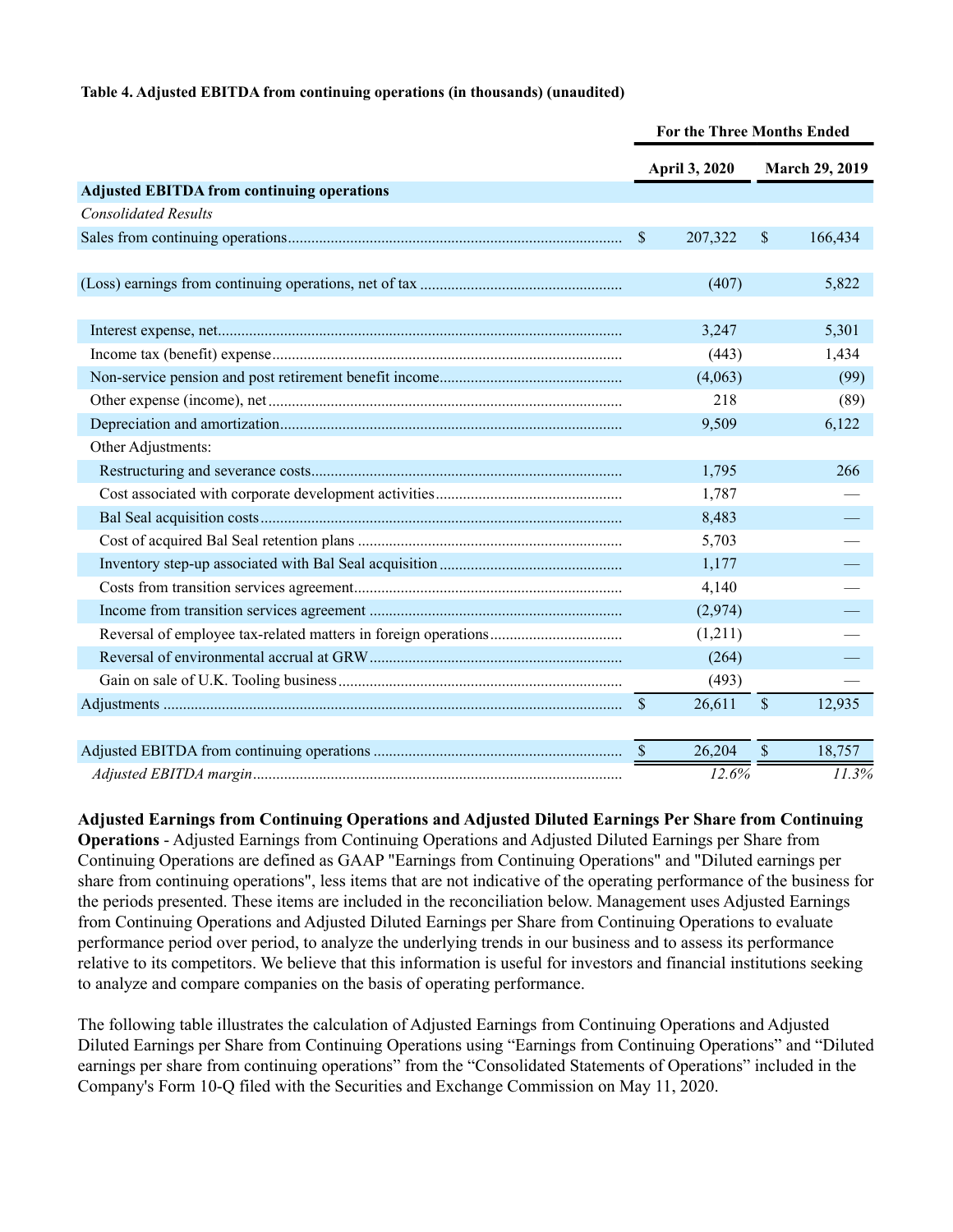## **Table 5. Adjusted Earnings from continuing operations and Adjusted Diluted Earnings per Share from continuing operations**

# **(In thousands except per share amounts) (unaudited)**

|                                                                               | For the Three Months Ended |               |                           |                       |
|-------------------------------------------------------------------------------|----------------------------|---------------|---------------------------|-----------------------|
|                                                                               |                            | April 3, 2020 |                           | <b>March 29, 2019</b> |
| Adjustments to Earnings from Continuing Operations                            |                            |               |                           |                       |
|                                                                               | \$                         | 1,795         | \$                        | 266                   |
|                                                                               |                            | 1,787         |                           |                       |
| Bal Seal acquisition costs                                                    |                            | 8,483         |                           |                       |
| Cost of acquired Bal Seal retention plans                                     |                            | 5,703         |                           |                       |
| Inventory step-up associated with Bal Seal acquisition                        |                            | 1,177         |                           |                       |
|                                                                               |                            | 4,140         |                           |                       |
|                                                                               |                            | (2,974)       |                           |                       |
|                                                                               |                            | (1,211)       |                           |                       |
|                                                                               |                            | (264)         |                           |                       |
|                                                                               |                            | (493)         |                           |                       |
|                                                                               | \$                         | 18,143        | - S                       | 266                   |
|                                                                               |                            |               |                           |                       |
| Tax Effect of Adjustments to Earnings from Continuing Operations              |                            |               |                           |                       |
|                                                                               | $\mathbf{\$}$              | 434           | <sup>\$</sup>             | 53                    |
|                                                                               |                            | 432           |                           |                       |
| Bal Seal acquisition costs                                                    |                            | 2,050         |                           |                       |
| Cost of acquired Bal Seal retention plans                                     |                            | 1,378         |                           |                       |
| Inventory step-up associated with Bal Seal acquisition                        |                            | 284           |                           |                       |
|                                                                               |                            | 1,001         |                           |                       |
|                                                                               |                            | (719)         |                           |                       |
|                                                                               |                            | (293)         |                           |                       |
|                                                                               |                            | (64)          |                           |                       |
|                                                                               |                            | (119)         |                           |                       |
|                                                                               |                            | 4,384         | $\boldsymbol{\mathsf{S}}$ | 53                    |
| Adjustments to Earnings from Continuing Operations, net of tax                |                            |               |                           |                       |
|                                                                               | \$                         | (407)         | \$                        | 5,822                 |
|                                                                               |                            | 1,361         |                           | 213                   |
|                                                                               |                            | 1,355         |                           |                       |
|                                                                               |                            | 6,433         |                           |                       |
|                                                                               |                            | 4,325         |                           |                       |
| Inventory step-up associated with Bal Seal acquisition                        |                            | 893           |                           |                       |
|                                                                               |                            | 3,139         |                           |                       |
|                                                                               |                            | (2,255)       |                           |                       |
|                                                                               |                            | (918)         |                           |                       |
|                                                                               |                            | (200)         |                           |                       |
|                                                                               |                            | (374)         |                           |                       |
|                                                                               | <sup>S</sup>               | 13,352        | $\mathcal{S}$             | 6,035                 |
|                                                                               |                            |               |                           |                       |
| Calculation of Adjusted Diluted Earnings per Share from Continuing Operations |                            |               |                           |                       |
| GAAP diluted (loss) earnings per share from continuing operations             | \$                         | $(0.01)$ \$   |                           | 0.20                  |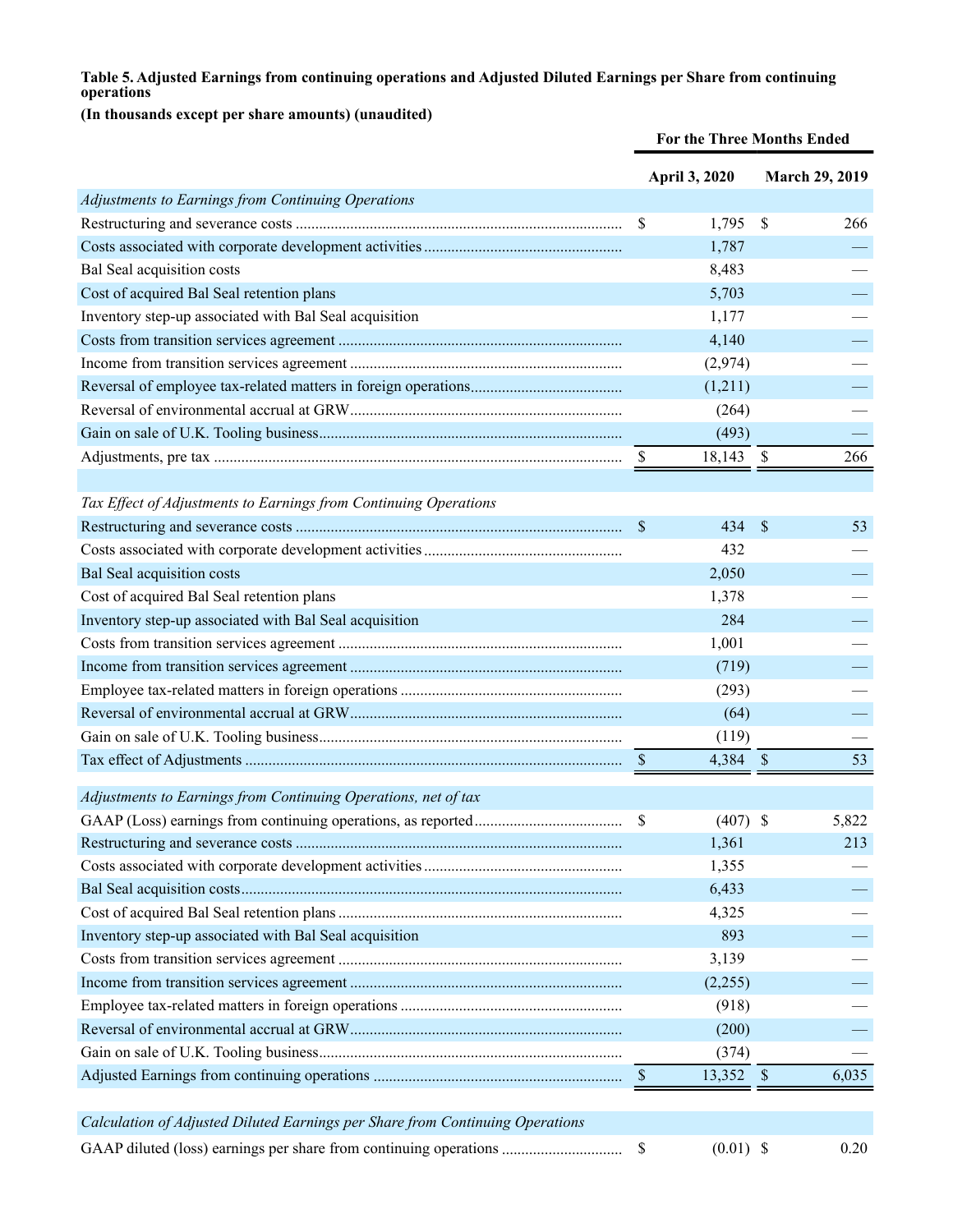#### **Table 5. Adjusted Earnings from continuing operations and Adjusted Diluted Earnings per Share from continuing operations**

#### **(In thousands except per share amounts) (unaudited)**

|                                                                      | For the Three Months Ended |                       |  |
|----------------------------------------------------------------------|----------------------------|-----------------------|--|
|                                                                      | <b>April 3, 2020</b>       | <b>March 29, 2019</b> |  |
|                                                                      | 0.05                       | 0.01                  |  |
|                                                                      | 0.05                       |                       |  |
|                                                                      | 0.23                       |                       |  |
|                                                                      | 0.15                       |                       |  |
| Inventory step-up associated with Bal Seal acquisition               | 0.03                       |                       |  |
|                                                                      | 0.11                       |                       |  |
|                                                                      | (0.08)                     |                       |  |
|                                                                      | (0.03)                     |                       |  |
|                                                                      | (0.01)                     |                       |  |
|                                                                      | (0.01)                     |                       |  |
| Adjustments to diluted earnings per share from continuing operations | 0.49                       | -S<br>0.01            |  |
|                                                                      | 0.48                       | 0.21                  |  |
|                                                                      | 27,891                     | 28,070                |  |

**Free Cash Flow from continuing operations** - Free Cash Flow from continuing operations is defined as GAAP "Net cash provided by (used in) operating activities from continuing operations" in a period less "Expenditures for property, plant & equipment" in the same period. Management believes Free Cash Flow from continuing operations provides an important perspective on our ability to generate cash from our business operations and, as such, that it is an important financial measure for use in evaluating the Company's financial performance. Free Cash Flow from continuing operations should not be viewed as representing the residual cash flow available for discretionary expenditures such as dividends to shareholders or acquisitions, as it may exclude certain mandatory expenditures such as repayment of maturing debt and other contractual obligations. Management uses Free Cash Flow from continuing operations internally to assess overall liquidity. The following table illustrates the calculation of Free Cash Flow from continuing operations using "Net cash provided by (used in) operating activities from continuing operations" and "Expenditures for property, plant & equipment", GAAP measures from the Condensed Consolidated Statements of Cash Flows included in this release.

#### **Table 6. Free Cash Flow from continuing operations (in thousands) (unaudited)**

|                                                                      | For the Three<br><b>Months Ended</b> |
|----------------------------------------------------------------------|--------------------------------------|
|                                                                      | <b>April 3, 2020</b>                 |
| Net cash provided by operating activities from continuing operations | (55, 442)                            |
| Expenditures for property, plant $&$ equipment                       | (5,559)                              |
| Free Cash Flow from continuing operations                            | (61,001)                             |

**Debt to Capitalization Ratio** - Debt to Capitalization Ratio is calculated by dividing debt by capitalization. Debt is defined as GAAP "Current portion of long-term debt" plus "Long-term debt, excluding current portion". Capitalization is defined as Debt plus GAAP "Total shareholders' equity". Management believes that Debt to Capitalization Ratio is a measurement of financial leverage and provides an insight into the financial structure of the Company and its financial strength. The following table illustrates the calculation of Debt to Capitalization Ratio using GAAP measures from the Condensed Consolidated Balance Sheets included in this release.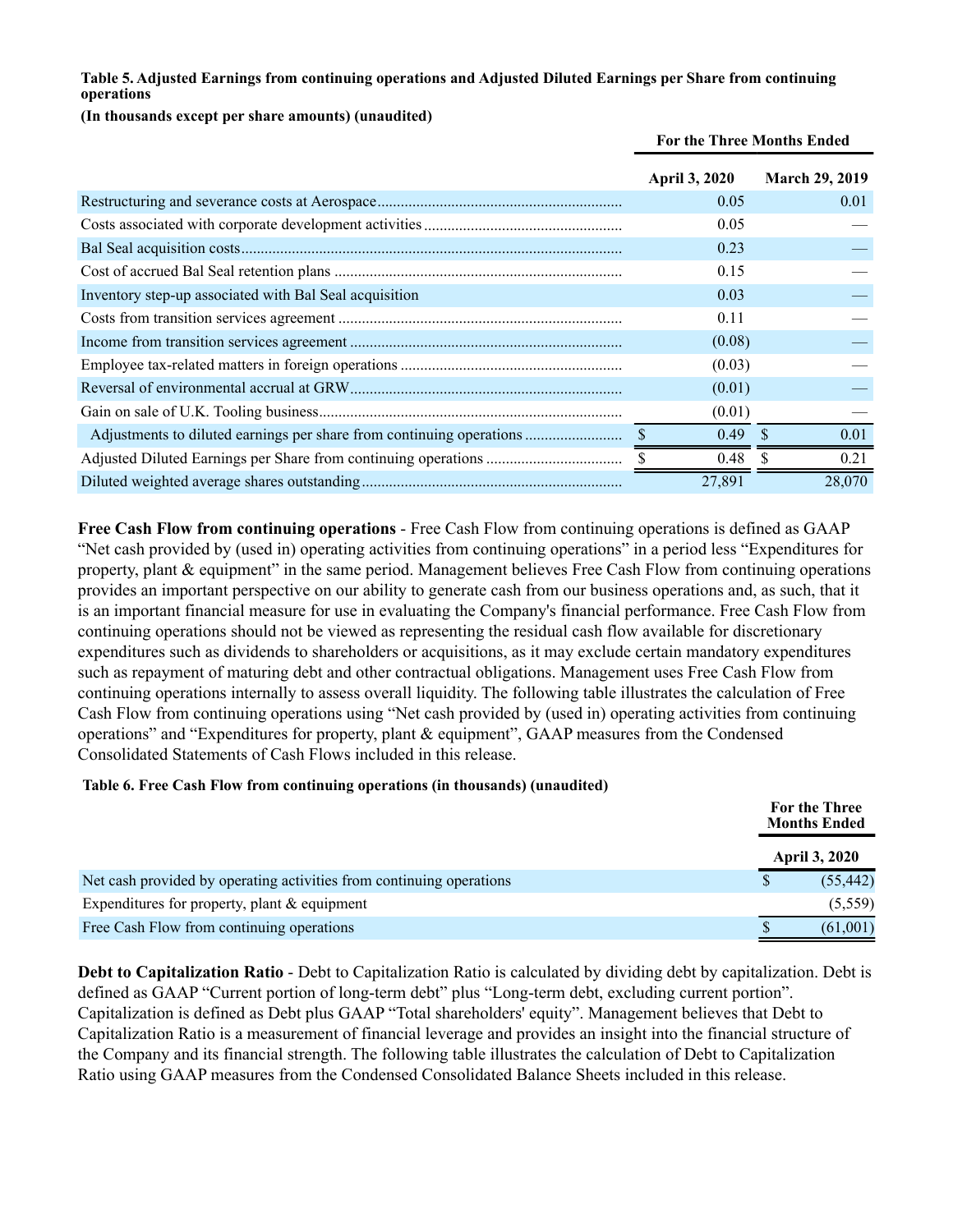#### **Table 7. Debt to Capitalization Ratio (in thousands) (unaudited)**

|                                           |    | <b>April 3, 2020</b> |   | <b>December 31, 2019</b> |
|-------------------------------------------|----|----------------------|---|--------------------------|
| Long-term debt, excluding current portion | ٨D | 383,631              | D | 181,622                  |
| Debt                                      |    | 383.631              |   | 181,622                  |
| Total shareholders' equity                |    | 797.229              |   | 823,202                  |
| Capitalization                            |    | 1,180,860            |   | 1,004,824                |
| Debt to Capitalization Ratio              |    | 32.5%                |   | 18.1%                    |

Please note that the Company held \$270.7 million of "Cash and Cash Equivalents" on its Condensed Consolidated Balance Sheet as of April 3, 2020. Netting this cash on hand against our debt would reduce the Debt to Capitalization Ratio to 12.4% as of April 3, 2020.

#### **FORWARD-LOOKING STATEMENTS**

This release contains "forward-looking statements" within the meaning of the safe harbor provisions of the U.S. Private Securities Litigation Reform Act of 1995. Forward-looking statements also may be included in other publicly available documents issued by the Company and in oral statements made by our officers and representatives from time to time. These forward-looking statements are intended to provide management's current expectations or plans for our future operating and financial performance, based on assumptions currently believed to be valid. They can be identified by the use of words such as "anticipate," "intend," "plan," "goal," "seek," "believe," "project," "estimate," "expect," "strategy," "future," "likely," "may," "should," "would," "could," "will" and other words of similar meaning in connection with a discussion of future operating or financial performance. Examples of forward looking statements include, among others, statements relating to future sales, earnings, cash flows, results of operations, uses of cash and other measures of financial performance.

*Because forward-looking statements relate to the future, they are subject to inherent risks, uncertainties and other factors that may cause the Company's actual results and financial condition to differ materially from those expressed or implied in the forward-looking statements. Such risks, uncertainties and other factors include, among others: (i) the possibility that we may be unable to find appropriate reinvestment opportunities for the proceeds from the sale of our former Distribution business; (ii) risks related to Kaman's performance of its obligations under the transition services agreement entered into in connection with the sale of our former Distribution business and disruption of management time from ongoing business operations relating thereto; (iii) changes in domestic and foreign economic and competitive conditions in markets served by the Company, particularly the defense, commercial aviation and industrial production markets; (iv) changes in government and customer priorities and requirements (including cost-cutting initiatives, government and customer shut-downs, the potential deferral of awards, terminations or reductions of expenditures to respond to the priorities of Congress and the Administration, or budgetary cuts resulting from Congressional actions or automatic sequestration); (v) the global economic impact of the COVID-19 pandemic; (vi) changes in geopolitical conditions in countries where the Company does or intends to do business; (vii) the successful conclusion of competitions for government programs (including new, follow-on and successor programs) and thereafter successful contract negotiations with government authorities (both foreign and domestic) for the terms and conditions of the programs; (viii) the timely receipt of any necessary export approvals and/or other licenses or authorizations from the USG; (ix) timely satisfaction or fulfillment of material contractual conditions precedents in customer purchase orders, contracts, or similar arrangements; (x) the existence of standard government contract provisions permitting renegotiation of terms and termination for the convenience of the government; (xi) the successful resolution of government inquiries or investigations relating to our businesses and programs; (xii) risks and uncertainties associated with the successful implementation and ramp up of significant new programs, including the ability to manufacture the products to the detailed specifications required and recover start-up costs and other investments in the programs; (xiii) potential difficulties associated with variable acceptance test results, given sensitive production materials and extreme test parameters; (xiv) the receipt and successful execution of production orders under the Company's existing USG JPF contract, including the exercise of all contract options and receipt of orders from allied militaries, but excluding any next generation programmable fuze programs, as all have been assumed in connection with goodwill impairment evaluations; (xv) the continued support of the existing K-MAX® helicopter fleet, including sale of existing K-MAX® spare parts inventory and the receipt of orders for new aircraft sufficient to recover our investments in the K-MAX® production line; (xvi) the accuracy of current cost estimates associated with environmental remediation activities; (xvii) the profitable integration of acquired businesses into the Company's operations; (xviii) the ability to recover from cyber-based or other security attacks, information technology failures or other disruptions; (xix) changes in supplier sales or vendor incentive policies; (xx) the ability of our suppliers to satisfy their performance obligations; (xxi) the effects of price increases or decreases; (xxii) the effects of pension regulations, pension plan assumptions, pension plan asset performance, future contributions and the pension freeze, including the ultimate determination*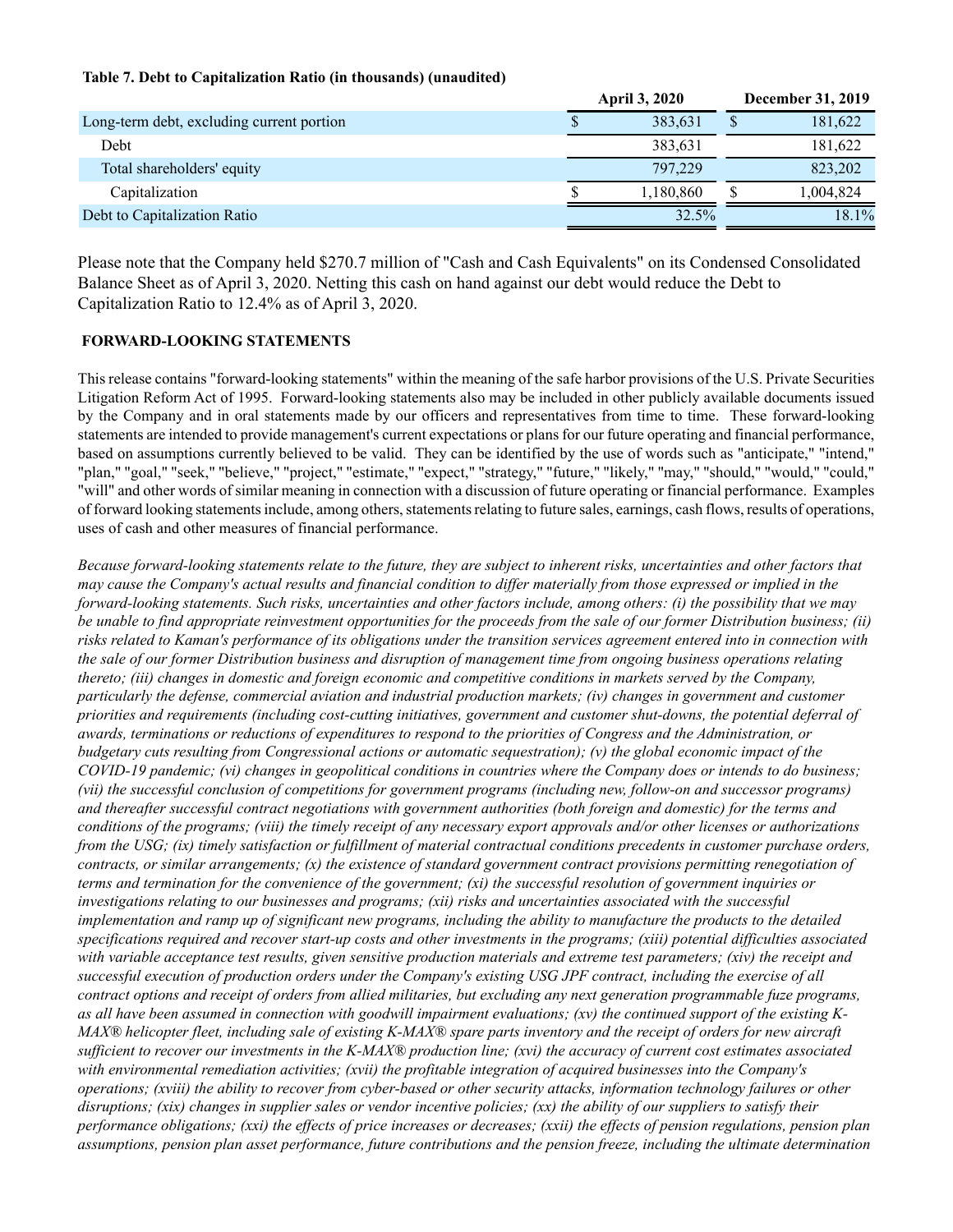*of the USG's share of any pension curtailment adjustment calculated in accordance with CAS 413; (xxiii) future levels of indebtedness and capital expenditures; (xxiv) the continued availability of raw materials and other commodities in adequate supplies and the effect of increased costs for such items; (xxv) the effects of currency exchange rates and foreign competition on future operations; (xxvi) changes in laws and regulations, taxes, interest rates, inflation rates and general business conditions; (xxvii) the effects, if any, of the United Kingdom's exit from the European Union; (xxviii) future repurchases and/or issuances of common stock; (xxix) the occurrence of unanticipated restructuring costs or the failure to realize anticipated savings or benefits from past or future expense reduction actions; (xxx) the ability to recruit and retain skilled employees; and (xxxi) other risks and uncertainties set forth herein and in our 2019 Form 10-K and our First Quarter Form 10-Q filed May 11, 2020.*

Any forward-looking information provided in this release should be considered with these factors in mind. We assume no obligation to update any forward-looking statements contained in this report.

Contact: James Coogan V.P., Investor Relations and Business Development (860) 243-6342 James.Coogan@kaman.com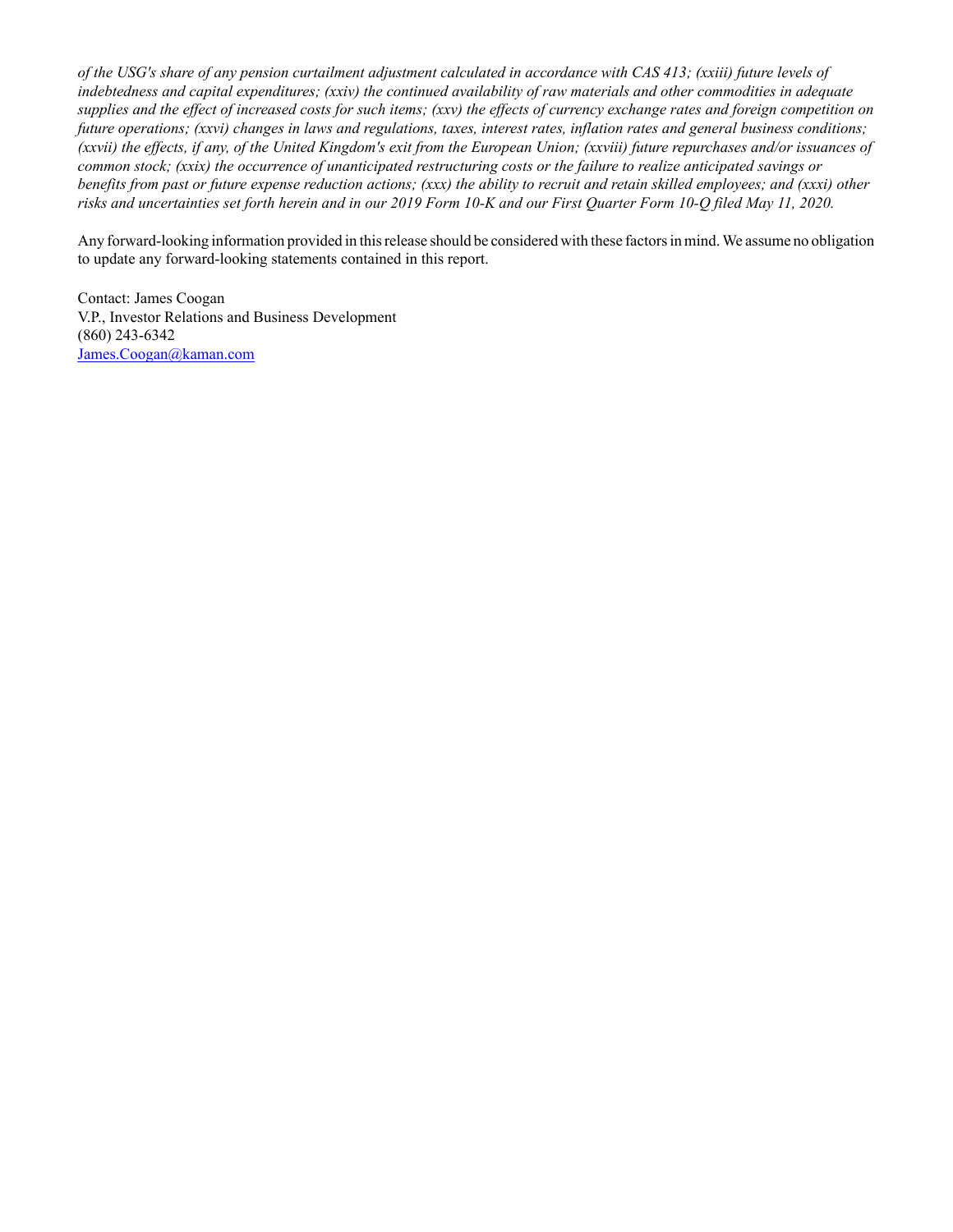## **KAMAN CORPORATION AND SUBSIDIARIES**

**Condensed Consolidated Statements of Operations**

*(In thousands, except per share amounts) (unaudited)*

|                                                                           | <b>For the Three Months Ended</b> |               |                           |                       |
|---------------------------------------------------------------------------|-----------------------------------|---------------|---------------------------|-----------------------|
|                                                                           |                                   | April 3, 2020 |                           | <b>March 29, 2019</b> |
|                                                                           | $\mathcal{S}$                     | 207,322       | $\sqrt{\ }$               | 166,434               |
|                                                                           |                                   | 139,620       |                           | 111,913               |
|                                                                           |                                   | 67,702        |                           | 54,521                |
|                                                                           |                                   | 60,989        |                           | 41,951                |
|                                                                           |                                   | 4,140         |                           |                       |
|                                                                           |                                   | 5,703         |                           |                       |
|                                                                           |                                   | 1,795         |                           | 266                   |
|                                                                           |                                   | (493)         |                           |                       |
|                                                                           |                                   | (10)          |                           | (65)                  |
|                                                                           |                                   | (4, 422)      |                           | 12,369                |
|                                                                           |                                   | 3,247         |                           | 5,301                 |
|                                                                           |                                   | (4,063)       |                           | (99)                  |
|                                                                           |                                   | (2,974)       |                           |                       |
|                                                                           |                                   | 218           |                           | (89)                  |
|                                                                           |                                   | (850)         |                           | 7,256                 |
|                                                                           |                                   | (443)         |                           | 1,434                 |
|                                                                           |                                   | (407)         |                           | 5,822                 |
| Earnings from discontinued operations before gain on disposal, net of tax |                                   |               |                           | 8,303                 |
|                                                                           |                                   | 692           |                           |                       |
|                                                                           |                                   | 692           |                           | 8,303                 |
|                                                                           | $\sqrt{3}$                        | 285           | $\sqrt{\frac{2}{5}}$      | 14,125                |
|                                                                           |                                   |               |                           |                       |
| Earnings per share:                                                       |                                   |               |                           |                       |
|                                                                           | \$                                | $(0.01)$ \$   |                           | 0.21                  |
|                                                                           |                                   | 0.02          |                           | 0.30                  |
|                                                                           | <sup>S</sup>                      | 0.01          | $\boldsymbol{\mathsf{S}}$ | 0.51                  |
|                                                                           | $\mathcal{S}$                     | $(0.01)$ \$   |                           | 0.20                  |
|                                                                           |                                   | 0.02          |                           | 0.30                  |
|                                                                           | $\mathcal{S}$                     | 0.01          | $\mathcal{S}$             | 0.50                  |
| Average shares outstanding:                                               |                                   |               |                           |                       |
|                                                                           |                                   | 27,809        |                           | 27,908                |
|                                                                           |                                   | 27,891        |                           | 28,070                |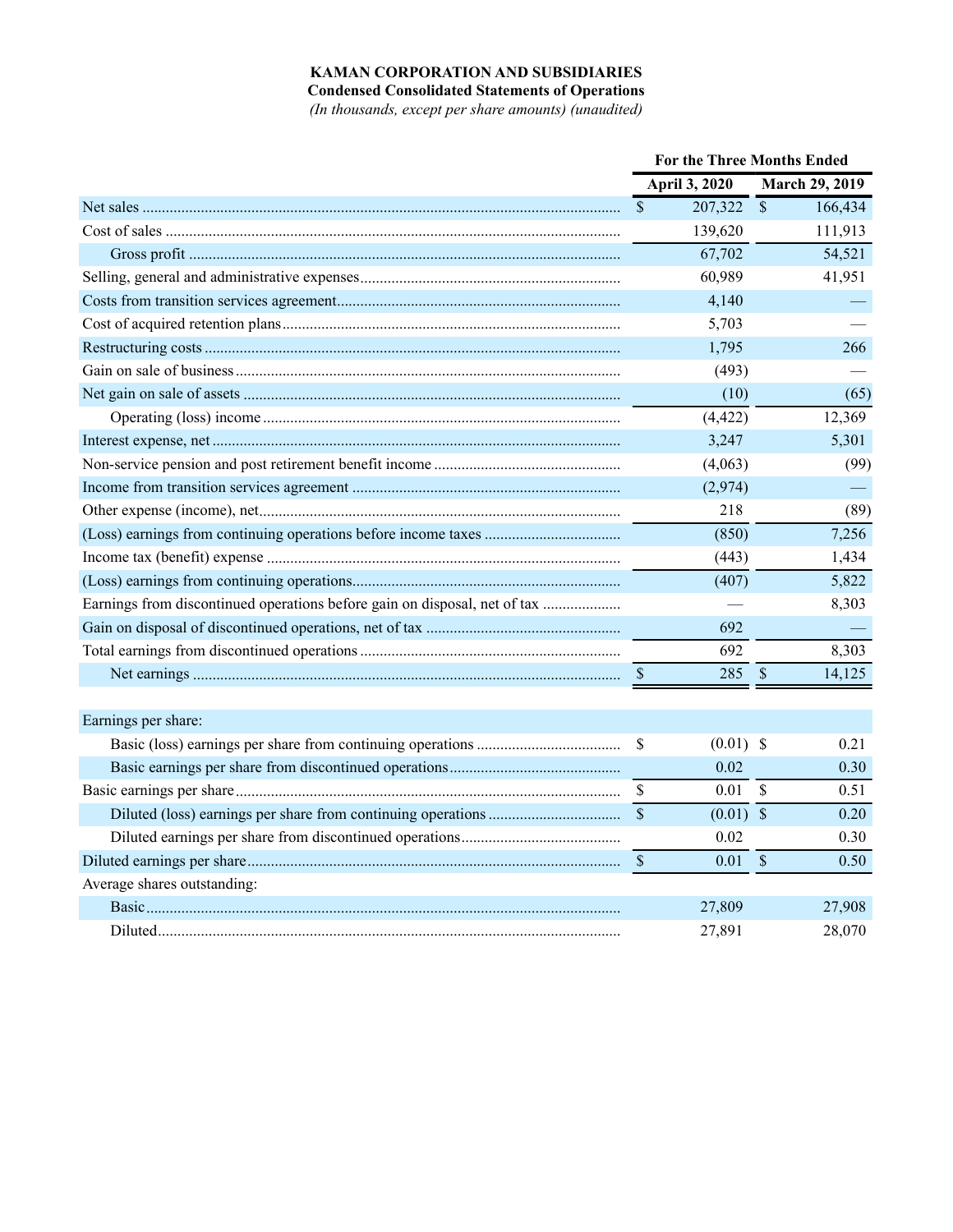#### **KAMAN CORPORATION AND SUBSIDIARIES Condensed Consolidated Balance Sheets**

(*In thousands, except share and per share amounts) (unaudited)*

|                                                                             | April 3, 2020  | December 31, 2019       |
|-----------------------------------------------------------------------------|----------------|-------------------------|
| Assets                                                                      |                |                         |
| Current assets:                                                             |                |                         |
|                                                                             | \$<br>270,713  | \$<br>471,540           |
|                                                                             | 24,745         |                         |
|                                                                             | 171,149        | 156,492                 |
|                                                                             | 133,421        | 121,614                 |
|                                                                             | 6,207          | 6,052                   |
|                                                                             | 193,179        | 156,353                 |
|                                                                             | 10,108         | 8,069                   |
|                                                                             | 15,676         | 16,368                  |
|                                                                             | 825,198        | 936,488                 |
| Property, plant and equipment, net of accumulated depreciation of \$215,657 | 219,336        | 140,450                 |
|                                                                             | 14,415         | 15,159                  |
|                                                                             | 294,798        | 195,314                 |
|                                                                             | 149,652        | 53,439                  |
|                                                                             | 31,410         | 35,240                  |
|                                                                             | 6,652          | 6,099                   |
|                                                                             | 36,100         | 36,754                  |
|                                                                             | $1,577,561$ \$ | 1,418,943               |
| Liabilities and Shareholders' Equity                                        |                |                         |
| Current liabilities:                                                        |                |                         |
|                                                                             | 65,676         | 70,884                  |
|                                                                             | 43,076         | 43,220                  |
|                                                                             | 43,582         | 42,942                  |
|                                                                             | 4,475          | 4,306                   |
|                                                                             | 3,934          | 4,722                   |
|                                                                             | 38,056         | 37,918                  |
|                                                                             | 198,799        | 203,992                 |
|                                                                             | 383,631        | 181,622                 |
|                                                                             | 6,706          | 6,994                   |
|                                                                             | 83,014         | 97,246                  |
|                                                                             | 38,957         | 37,855                  |
|                                                                             | 10,669         | 11,617                  |
|                                                                             | 58,556         | 56,415                  |
|                                                                             |                |                         |
| Shareholders' equity:                                                       |                |                         |
| Preferred stock, \$1 par value, 200,000 shares authorized; none outstanding |                |                         |
| Common stock, \$1 par value, 50,000,000 shares authorized; voting;          |                |                         |
|                                                                             | 30,142         | 30,058                  |
|                                                                             | 231,493        | 228,153                 |
|                                                                             | 815,396        | 820,666                 |
|                                                                             | (160, 612)     | (150, 893)              |
| Less 2,525,001 and 2,219,332 shares of common stock, respectively, held     |                |                         |
|                                                                             | (119,190)      | (104, 782)              |
|                                                                             | 797,229        | 823,202                 |
|                                                                             | 1,577,561      | $\sqrt{S}$<br>1,418,943 |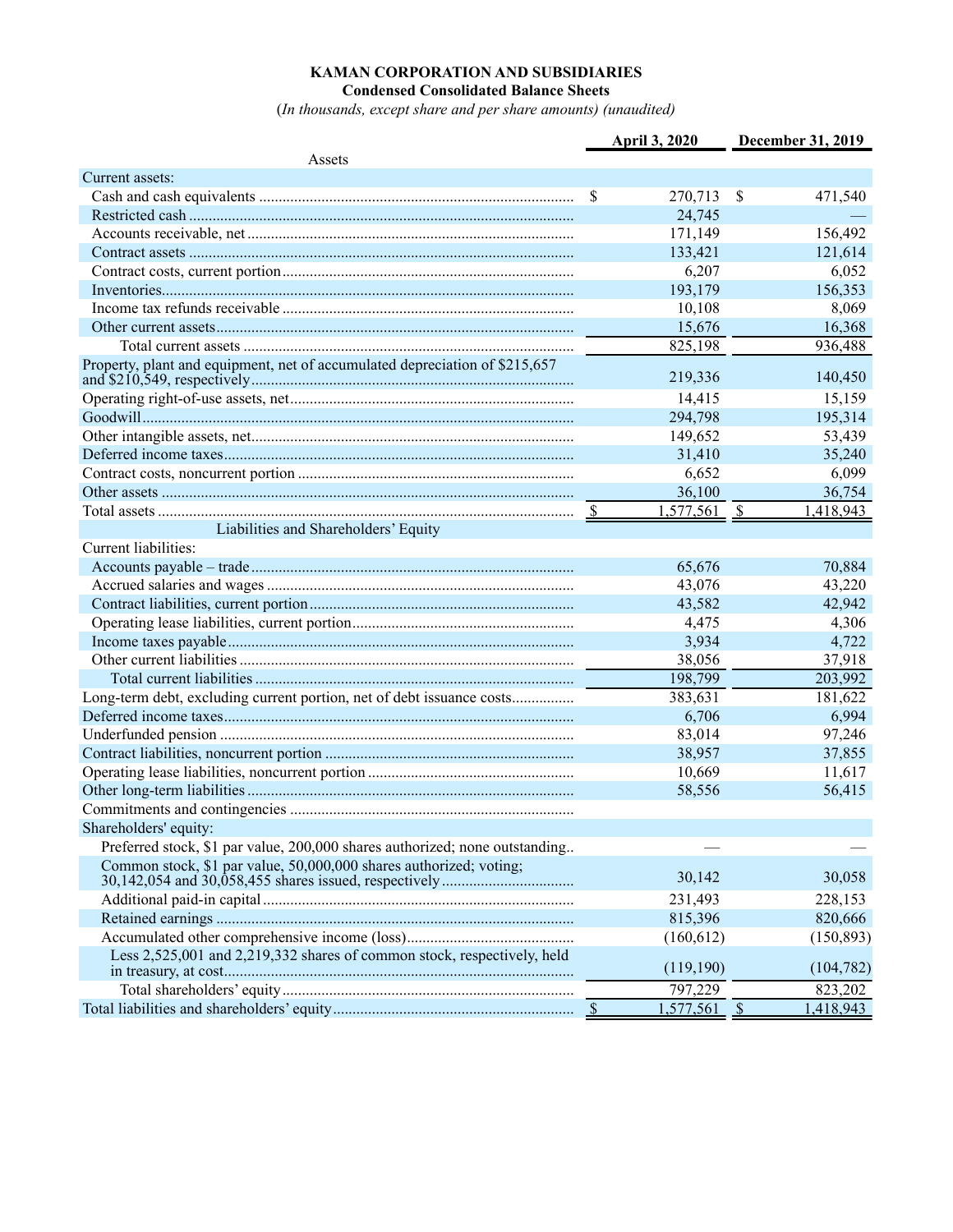# **KAMAN CORPORATION AND SUBSIDIARIES**

**Condensed Consolidated Statements of Cash Flows** (*In thousands) (unaudited)*

|                                                                                                                                            | <b>For the Three Months Ended</b> |                         |    |                    |
|--------------------------------------------------------------------------------------------------------------------------------------------|-----------------------------------|-------------------------|----|--------------------|
|                                                                                                                                            |                                   | April 3,<br><b>2020</b> |    | March 29,<br>2019  |
| Cash flows from operating activities:                                                                                                      |                                   |                         |    |                    |
|                                                                                                                                            | \$                                | 285                     | \$ | 14,125             |
|                                                                                                                                            |                                   | 692                     |    | 8,303              |
|                                                                                                                                            |                                   | (407)                   |    | 5,822              |
| Adjustments to reconcile net earnings from continuing operations to net cash provided<br>by operating activities of continuing operations: |                                   |                         |    |                    |
|                                                                                                                                            |                                   | 9,509                   |    | 6,122              |
|                                                                                                                                            |                                   | 492                     |    | 461                |
|                                                                                                                                            |                                   | 702                     |    | 669                |
|                                                                                                                                            |                                   | 179                     |    | 110                |
|                                                                                                                                            |                                   | (493)                   |    |                    |
|                                                                                                                                            |                                   | (10)                    |    | (65)               |
|                                                                                                                                            |                                   | 983                     |    | 247                |
|                                                                                                                                            |                                   | 1,633                   |    | 1,570              |
|                                                                                                                                            |                                   | 3,493                   |    | 1,149              |
| Changes in assets and liabilities, excluding effects of acquisitions/divestitures:                                                         |                                   |                         |    |                    |
|                                                                                                                                            |                                   | (6, 531)                |    | 58,683             |
|                                                                                                                                            |                                   | (11,665)                |    | (12, 722)          |
|                                                                                                                                            |                                   | (709)                   |    | 1,015              |
|                                                                                                                                            |                                   | (25,206)                |    | (19, 284)          |
|                                                                                                                                            |                                   | (2,078)                 |    | (394)              |
|                                                                                                                                            |                                   | 1,223                   |    | 1,205              |
|                                                                                                                                            |                                   | (917)                   |    | (2,662)            |
|                                                                                                                                            |                                   | (6,405)                 |    | (2,666)            |
|                                                                                                                                            |                                   | 1,743                   |    | (1, 113)           |
|                                                                                                                                            |                                   | (1,183)                 |    | (1,100)            |
|                                                                                                                                            |                                   | (8,079)                 |    | (2,336)            |
|                                                                                                                                            |                                   | (1,038)                 |    | (1,990)            |
|                                                                                                                                            |                                   | (12, 887)               |    | 1,043              |
|                                                                                                                                            |                                   | 2,209                   |    | 3,884              |
| Net cash (used in) provided by operating activities of continuing operations                                                               |                                   | (55, 442)               |    | 37,648             |
|                                                                                                                                            |                                   |                         |    | (15,012)           |
|                                                                                                                                            |                                   | (55, 442)               |    | 22,636             |
| Cash flows from investing activities:                                                                                                      |                                   |                         |    |                    |
|                                                                                                                                            |                                   | 11                      |    | 65                 |
|                                                                                                                                            |                                   | 5,223                   |    |                    |
|                                                                                                                                            |                                   | 493                     |    |                    |
|                                                                                                                                            |                                   | (5,559)                 |    | (5,178)            |
|                                                                                                                                            |                                   | (304, 342)              |    |                    |
|                                                                                                                                            |                                   | 394                     |    | (660)              |
|                                                                                                                                            |                                   |                         |    |                    |
|                                                                                                                                            |                                   | (303,780)               |    | (5,773)<br>(2,319) |
|                                                                                                                                            |                                   | (303, 780)              |    |                    |
|                                                                                                                                            |                                   |                         |    | (8,092)            |
| Cash flows from financing activities:                                                                                                      |                                   |                         |    |                    |
|                                                                                                                                            |                                   | 201,100                 |    | (8,500)            |
|                                                                                                                                            |                                   |                         |    | (1,875)            |
|                                                                                                                                            |                                   | 371                     |    | 1,062              |